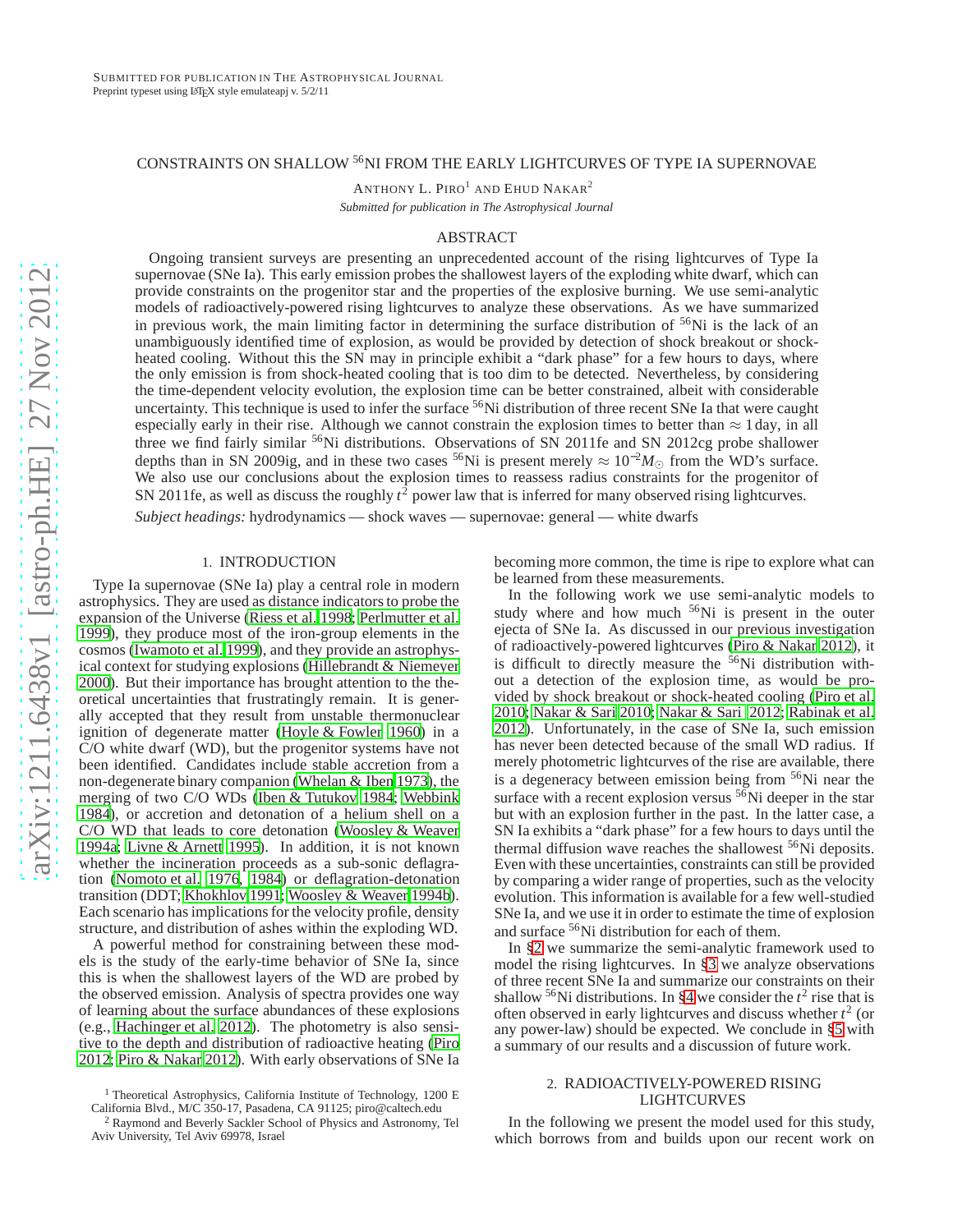radioactively-powered rising lightcurves. In [Piro](#page-8-10) [\(2012\)](#page-8-10) we focused on direct <sup>56</sup>Ni heating at the depth of the diffusion wave. In [Piro & Nakar \(2012\)](#page-8-11) we added the "diffusive tail," which provides heating at depths shallower than the intrinsic <sup>56</sup>Ni distribution. Here we include these effects in greater detail by integrating over their contributions throughout the WD, as discussed in Appendix B of [Piro & Nakar](#page-8-11) [\(2012\)](#page-8-11).

As the ejecta from the SN expands, a thermal diffusion wave travels back through the material. At any time *t*, the diffusion wave has a depth of roughly

<span id="page-1-1"></span>
$$
\Delta M_{\rm diff} \approx 2 \times 10^{-2} \frac{E_{51}^{0.44}}{\kappa_{0.1}^{0.88} M_{1.4}^{0.32}} \left(\frac{t}{1 \,\mathrm{day}}\right)^{1.76} M_{\odot},\qquad(1)
$$

where  $E = 10^{51}E_{51}$  erg is the explosion energy, and  $M =$  $1.4M_{1.4}M_{\odot}$  is the ejecta mass, and  $\kappa = 0.1\kappa_{0.1} \text{ cm}^2 \text{ g}^{-1}$ is the opacity. We approximate the opacity as constant, which is roughly correct for the temperatures of interest [\(Pinto & Eastman 2000](#page-8-16)). The scalings and prefactors in equation [\(1\)](#page-1-1) use Appendix C of [Piro & Nakar \(2012](#page-8-11)) with values appropriate for Chandrasekhar mass WDs.

At early times the ejecta is optically thick to gamma-rays emitted from radioactive decay, and they efficiently heat the SN. Heating in material shallower than  $\Delta M_{\text{diff}}$  directly goes into the observed luminosity. Heating in material deeper than  $\Delta M_{\text{diff}}$  only contributes to the observed lightcurve if some fraction of the photons from these larger depths are able to diffuse up to  $\Delta M_{\text{diff}}$ . In [Piro & Nakar \(2012\)](#page-8-11), we demonstrated that if some depth in the ejecta would be reached by the diffusion wave at time  $t'$ , then at times  $t < t'$  the fraction of photons that would escape from this depth are

$$
Escaping fraction \approx \text{erfc}(t'/\sqrt{2}t) \tag{2}
$$

where erfc is the complementary error function. This produces the so-called diffusive tail.

Motivated by this picture, we split the total observed luminosity into two parts

$$
L(t) = L_{56}(t) + L_{tail}(t),
$$
\n(3)

where  $L_{56}$  is the direct heating by <sup>56</sup>Ni down to  $\Delta M_{\text{diff}}$ , and  $L_{tail}$  is the diffusive tail from material deeper than  $\Delta M_{diff}$ . Each is an integral over different regions of the ejecta. For the direct heating component

<span id="page-1-3"></span>
$$
L_{56}(t) = \int_0^t X_{56}(t') \frac{\partial \Delta M_{\text{diff}}}{\partial t'} \epsilon(t) dt', \tag{4}
$$

where  $X_{56}(t)$  is the mass fraction of <sup>56</sup>Ni at the depth of the diffusion wave at time *t*, and the specific heating rate is

$$
\epsilon(t) = \epsilon_{\text{Ni}} e^{-t/\tau_{\text{Ni}}} + \epsilon_{\text{Co}} (e^{-t/\tau_{\text{Co}}} - e^{-t/\tau_{\text{Ni}}}), \tag{5}
$$

where  $\epsilon_{\text{Ni}} = 3.9 \times 10^{10} \text{erg g}^{-1} \text{ s}^{-1}$ ,  $t_{\text{Ni}} = 8.76 \text{ days}$ ,  $\epsilon_{\text{Co}} = 7.0 \times 10^{10} \text{ erg g}^{-1}$  $10^9$  erg g<sup>-1</sup> s<sup>-1</sup>, and  $t_{\text{Co}} = 111.5$  days. The total diffusive tail component is the integral over all the diffusive tails from heating deeper than  $\Delta M_{\text{diff}}$ ,

<span id="page-1-4"></span>
$$
L_{\text{tail}}(t) = \int_{t}^{t_{\text{diff}}} X_{56}(t') \frac{\partial \Delta M_{\text{diff}}}{\partial t'} \epsilon(t) \frac{\text{erfc}(t'/\sqrt{2}t)}{\text{erfc}(1/\sqrt{2})} dt'. \tag{6}
$$

We take the upper integration limit to be the diffusion time through the entire ejecta  $t_{\text{diff}}^3$  $t_{\text{diff}}^3$ , which roughly corresponds to the time of lightcurve peak.

Since  $\Delta M_{\text{diff}} \propto t^{1.76}$ , equations [\(4\)](#page-1-3) and [\(6\)](#page-1-4) are rewritten as

$$
L_{56}(t) = 1.76L_0(t) \int_0^t \frac{X_{56}(t')}{X_{56}(t)} \left(\frac{t'}{t}\right)^{1.76} \frac{dt'}{t'},\tag{7}
$$

and

$$
L_{\text{tail}}(t) = 1.76L_0(t) \int_t^{t_{\text{diff}}} \frac{X_{56}(t')}{X_{56}(t)} \left(\frac{t'}{t}\right)^{1.76} \frac{\text{erfc}(t'/\sqrt{2}t)}{\text{erfc}(1/\sqrt{2})} \frac{dt'}{t'},\tag{8}
$$

where  $L_0(t) \equiv X_{56}(t) \Delta M_{\text{diff}}(t) \epsilon(t)$  is roughly the local heating rate from <sup>56</sup>Ni. The luminosity has no contribution from the diffusive tail once the diffusion wave has travelled through the ejecta, thus we define  $L_{\text{diff}} \equiv L_{56}(t = t_{\text{diff}})$ .

When actually performing calculations, it is useful to write these expressions in dimensionless forms. First, let  $x \equiv t/t_{\text{diff}}$ and  $x' \equiv t'/t_{\text{diff}}$ , where *x* and  $x'$  vary from 0 to 1. We define the ratio of the local heating rate to  $L_{\text{diff}}$  as

$$
\Lambda(x) \equiv 1.76 \frac{L_0(x)}{L_{\text{diff}}}
$$
  
=  $\frac{\epsilon(x)}{\epsilon(1)} \left[ \int_0^1 \frac{X_{56}(x')}{X_{56}(x)} \left( \frac{x'}{x} \right)^{1.76} \frac{dx'}{x'} \right]^{-1}$ . (9)

The ratio of the observed time-dependent luminosity to  $L_{diff}$ is then

<span id="page-1-5"></span>
$$
\frac{L(x)}{L_{\text{diff}}} = \Lambda(x) \int_0^x \frac{X_{56}(x')}{X_{56}(x)} \left(\frac{x'}{x}\right)^{1.76} \frac{dx'}{x'}
$$
  
+  $\Lambda(x) \int_x^1 \frac{X_{56}(x')}{X_{56}(x)} \left(\frac{x'}{x}\right)^{1.76} \frac{\text{erfc}(x'/\sqrt{2}x)}{\text{erfc}(1/\sqrt{2})} \frac{dx'}{x'}$ . (10)

In this form the right-hand side is dimensionless and only depends on the <sup>56</sup>Ni distribution. This allows us to vary  $X_{56}(x)$ and calculate a wide range of lightcurves, which can then be rescaled to a particular observation via  $L_{diff}$  and  $t_{diff}$ . When fitting a  $56$ Ni distribution to a given lightcurve in the next section, we use the parametrization

<span id="page-1-6"></span>
$$
X_{56}(x) = \frac{X'_{56}}{1 + \exp\left[-\beta(x - x_{1/2})\right]},\tag{11}
$$

where  $X'_{56}$  sets the normalization,  $\beta$  controls the steepness of the rise, and  $x_{1/2}$  is the time when  $X_{56}/X'_{56} = 1/2$ . This allows us to consider a variety of <sup>56</sup>Ni distributions with two parameters. The normalization is determined by

$$
X'_{56} = \frac{L_{\text{diff}}}{1.76 \Delta M_{\text{diff}}(t_{\text{diff}}) \epsilon(t_{\text{diff}})} \times \left[ \int_0^1 \frac{x'^{0.76} dx'}{1 + \exp\left[ -\beta (x' - x_{1/2}) \right]} \right]^{-1}, \quad (12)
$$

<span id="page-1-0"></span>and thus is not a free parameter.

#### 3. COMPARISONS TO SPECIFIC SUPERNOVAE

Recent observations have been especially fruitful in catching SNe Ia at early times. We use this work to analyze three well-studied events: SN 2011fe, SN 2012cg, and SN 2009ig. For each we summarize what can be constrained from their photometric lightcurves and velocity evolution. Although

<span id="page-1-2"></span> $3$  Note that in this work we are using a different definition of  $t_{\text{diff}}$  than that in [Piro & Nakar](#page-8-11) [\(2012](#page-8-11)).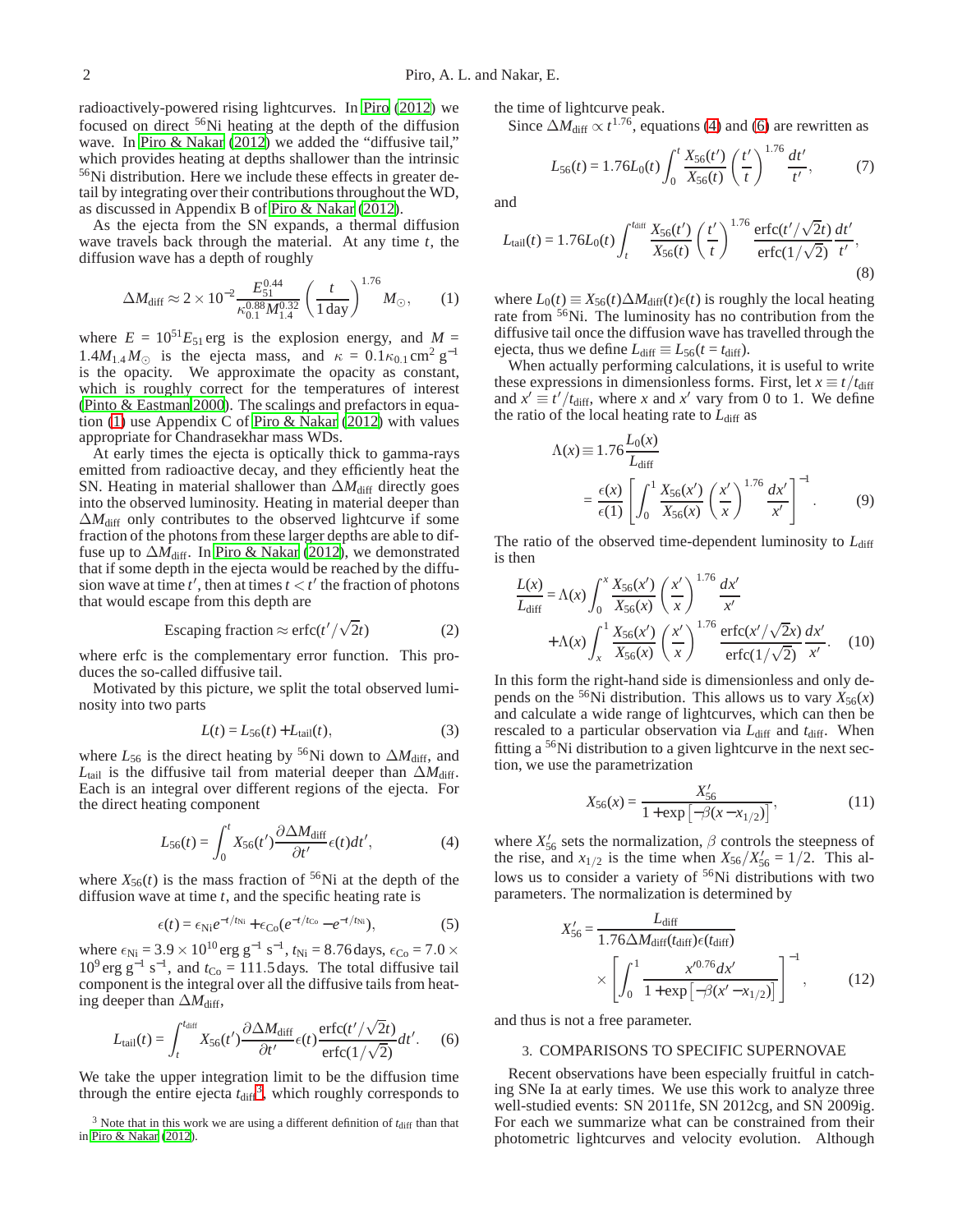there are particular issues for each event (which we discuss below), our general strategy is as follows.

- 1. Since a SN may in principle exhibit a dark phase, we assume that the time of explosion is not known.
- 2. For a spectral line generated at constant specific opacity, its velocity is a power law with time with  $v \propto$ *t* <sup>−</sup>0.<sup>22</sup> [\(Piro & Nakar 2012\)](#page-8-11). We vary the explosion time and check when the observed absorption features best match this power-law<sup>[4](#page-2-0)</sup>. From this we infer what is the likely explosion time.
- 3. The photospheric velocity  $v_{ph}$  is expected to roughly follow the low-velocity Si II  $\lambda$ 6355 absorption feature [\(Tanaka et al. 2008](#page-8-17)). Using the fits performed in the previous step, we can therefore estimate  $v_{ph}(t)$ . The photospheric radius is then given by  $r_{ph} = v_{ph}t$ .
- 4. Assuming that the SN emits roughly as a blackbody and using the observed *B*, *V*, and *R* lightcurves, we fit the color temperature  $T_c$  and bolometric luminosity as a function of time using  $L \approx 4\pi r_{\rm ph}^2 \sigma_{\rm SB} T_c^4$ .
- 5. Theoretical lightcurves are generated with different  $X_{56}(x)$  via equation [\(10\)](#page-1-5), where  $X_{56}(x)$  has the func-tional form of equation [\(11\)](#page-1-6). We estimate  $L_{diff}$  and  $t_{\text{diff}}$  as roughly the peak luminosity and time of peak luminosity, respectively. In this way the theoretical lightcurves are rescaled for comparison with the bolometric lightcurve, and we can put constraints on what is the most likely distribution of <sup>56</sup>Ni.

## 3.1. *Modeling SN 2011fe*

We first focus on SN 2011fe because it is the most constrained by our modeling. SN 2011fe exploded in August 2011 as the closest SNe Ia in the last 25 years [\(Nugent et al.](#page-8-18) [2011\)](#page-8-18). The considerable interest in this event and its proximity make it one of the best studied SNe Ia. The timedependent velocities of absorption features are summarized in [Parrent et al.](#page-8-19) [\(2012\)](#page-8-19). The *B*, *V*, and *R* rising lightcurves are presented in [Vinkó et al.](#page-8-20) [\(2012\)](#page-8-20). This particular work was chosen because of the high density of observations during the rise, but we could have just as well considered other data sets [\(Munari et al. 2012;](#page-8-21) [Richmond & Smith 2012\)](#page-8-22). We use a distance modulus for M101 of 29.05 [\(Shappee & Stanek 2011\)](#page-8-23), and no reddening is included because it has been inferred to be relatively small [\(Patat et al. 2011\)](#page-8-24). The various studies have found different time for the peak bolometric luminosity, depending on the fitting method used. For the present work we choose a time of peak of JD 2455815.4, although this choice does not greatly impact our conclusions for the <sup>56</sup>Ni distribution at shallow depths. The earliest detection was at JD 2455797.65 [\(Nugent et al. 2011\)](#page-8-18), and their fitting of a  $t^2$ power law to the rising luminosity, (as is common practice) gives an explosion time of JD 2455797.2 before the peak. Although they quote an error of  $\pm 0.01$  days, as we discuss



<span id="page-2-2"></span>FIG. 1.— The top panel plots the  $\chi^2$  found by fitting the velocity evolution as a power law with time for different explosion times and various powerlaw indices as labeled. We draw vertical dot-dashed line at the time of an upper limit from a non-detection and a shaded region at the explosion time inferred by fitting a  $t^2$  rise [\(Nugent et al. 2011](#page-8-18)). In the bottom panel we plot the observed low-velocity Si II  $\lambda$ 6355 (circles), high-velocity Si II  $\lambda$ 6355 (squares), and high-velocity Ca II H&K (crosses). Filled and open symbols indicate data that was used or not used for the fit, respectively. The lines show our best fit velocity evolution for  $v \propto t^{-0.22}$ , and the solid line indicates the *v*<sub>ph</sub> we use in subsequent analysis.

later this practice is not well justified and the true uncertainty in the explosion time is considerably larger. [Nugent et al.](#page-8-18) [\(2011\)](#page-8-18) also observed the location of SN 2011fe roughly at JD 2455796.7, which provides an upper limit in the apparent *g*-band magnitude of 21.5 (absolute magnitude of −7.55).

In our analysis of the velocity evolution, we use the lowvelocity Si II  $\lambda$ 6355, high-velocity Si II  $\lambda$ 6355, and high-velocity Ca II H&K absorption features<sup>[5](#page-2-1)</sup>. In the top panel of Figure [1](#page-2-2) we plot the  $\chi^2$  found by fitting these features with power-law velocity profiles as a function of the explosion time, where  $\chi^2$  is defined as

$$
\chi^2 = \sum_N \left(\frac{v_N - v(t)}{\Delta v}\right)^2,\tag{13}
$$

where *N* is the number of data points,  $v_N$  is a measured velocity, and  $\Delta v = 500$  km s<sup>-1</sup> is a rough estimate of the mea-surement error [\(Parrent et al. 2012\)](#page-8-19). The reduced  $\chi^2$  around the best fit explosion time is about 1.2 (there are 17 degrees of freedom). In Figure [1](#page-2-2) we consider three different velocity power-law indices centered around the model prediction of  $v \propto t^{-0.22}$ . This shows that the model provides a good description of the data, and that assuming that the power-law index is known, the explosion time is measured to within about  $\pm 0.25$ 

<span id="page-2-0"></span><sup>4</sup> The fact that we find that all of the absorption features obey roughly the same power-law dependence is interesting in and of itself and deserves some discussion. It indicates that different features are due to different line opacities within a flow with the same velocity power-law profile and are not separate velocity components in the ejecta. This argues against situations where the high velocity features are generated by a separate event during or prior to the explosion (e.g., [Piro 2011](#page-8-25)).

<span id="page-2-1"></span><sup>5</sup> Other absorption features are measured, but we restrict our study to these three since they are some of the most widely available in SN Ia literature.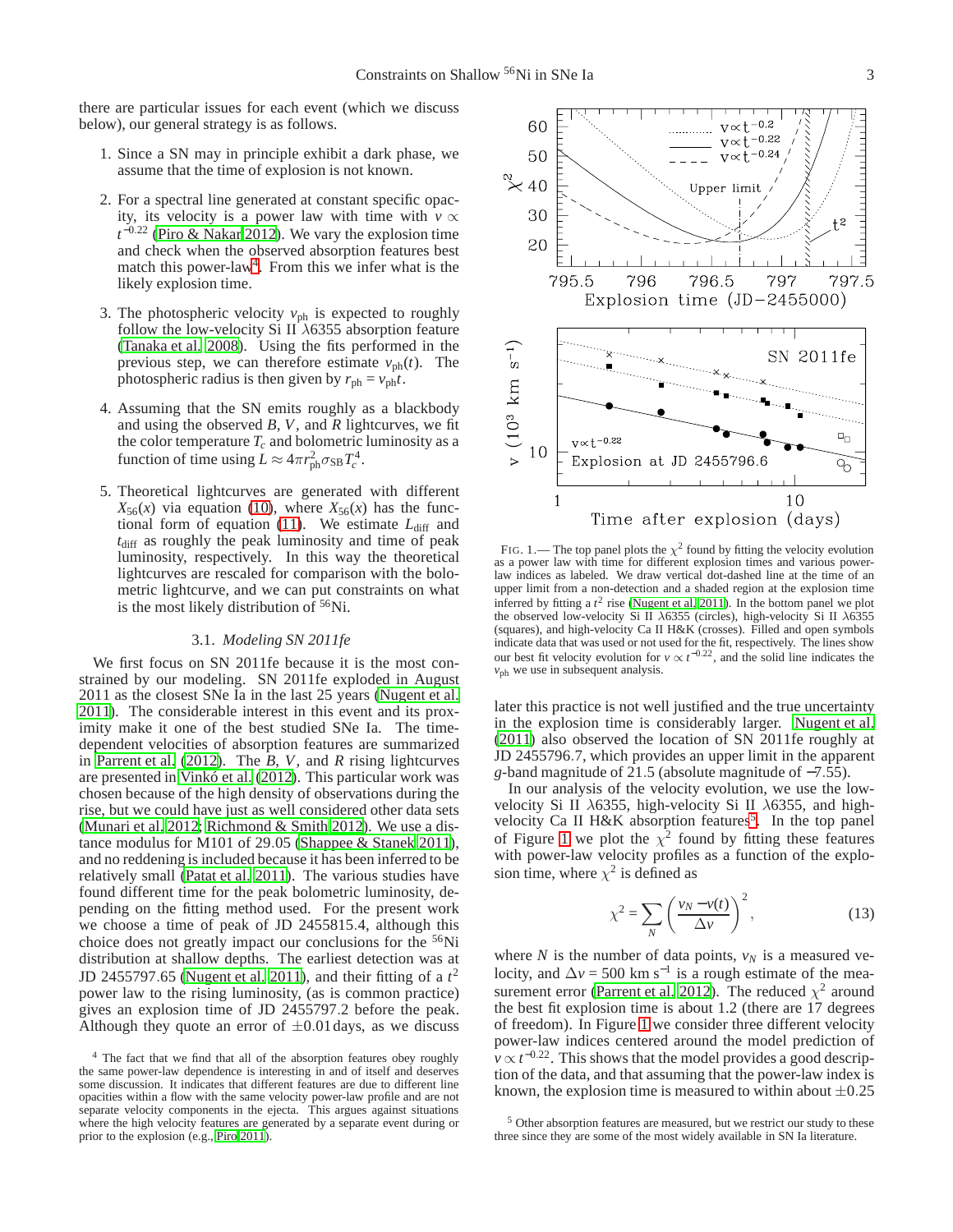

<span id="page-3-0"></span>FIG. 2.— A summary of the fits to SN 2011fe. The top panel shows the inferred bolometric luminosity (filled circles) and fit bolometric luminosity (solid curve), which is composed of *L*<sup>56</sup> (dashed curve) and *L*tail (dotted curve). The middle panel shows the color temperature, and the bottom panel shows  $M_{56} = L_{56}/\epsilon$ .

days. However, assuming slightly different power-laws produces fits with similar quality and results in explosion times that vary by about ≈ 1 day. Since theoretically  $v \propto t^{-0.22}$  is the preferred velocity profile we consider JD 2455796.6 to be the most likely explosion time with an uncertainty of roughly  $\pm 0.5$  day. This is actually very similar (within 0.1 days) of the non-detection by [Nugent et al. \(2011](#page-8-18)). In the bottom panel we present the velocity data along with our best-fit velocity evolutions. Open symbols indicate data that were not used for the fit because they are near peak where the velocity profile is not expected to be a power law.

For any given explosion time we can look for the  $56Ni$  that produces the observed luminosity. The results from fitting the photometric observations are presented in Figure [2.](#page-3-0) In this particular case we use the time of the non-detection for the explosion time, which is sufficiently close to our preferred time that the qualitative features are unchanged. In the top panel we compare the inferred bolometric lightcurve (filled circles) to the model fit (solid curve). We also plot the contributions from direct heating *L*<sup>56</sup> (dashed curve) and the diffusive tail *L*tail (dotted curve). The direct heating component is larger at late times and the diffusive tail is stronger at early times when the <sup>56</sup>Ni is less abundant. Nevertheless, *L*<sub>tail</sub> is never more than a factor of two greater than  $L_{56}$ . This means that at least very roughly, the observed bolometric luminosity can be used to infer the distribution of  $56Ni$ , and that  $56Ni$  must be present, at least in some amount, at the depths that are probed by the earliest emission.

The middle panel of Figure [2](#page-3-0) shows the inferred color temperature  $T_c$ , and the bottom panel shows the mass of  $56Ni$ above the diffusion wave depth, given by

$$
M_{56}(t) = L_{56}(t) / \epsilon(t). \tag{14}
$$

This is roughly independent of the explosion time because it is just set by the bolometric luminosity at any given time. In



<span id="page-3-1"></span>FIG. 3.— Comparison of the early *g*-band data [\(Nugent et al. 2011](#page-8-18)) and a non-detection upper limit [\(Bloom et al. 2012](#page-7-6)) to theoretical lightcurves from radioactive heating (dashed curves) and shock-heated cooling (solid curves) calculated according to [Piro et al. \(2010](#page-8-12)). This does not include the suppression of the shock-heated cooling (or "drop out") that occurs when the diffusion wave moves into ideal gas dominated material [\(Rabinak et al. 2012](#page-8-15)). The top panel is roughly the explosion time inferred from a  $t^2$  extrapolation. The bottom panel assumes that the explosion occurred 0.5days earlier, for which the radius constraint is a factor of 1.9 larger.

contrast, *T<sup>c</sup>* changes with explosion time because an explosion further in the past implies more expansion at any given time and thus a smaller *Tc*. This means that an additional constraint on the explosion time could be made via a temperature measurement, although this requires detailed spectral modeling that is outside the scope of this work (see the discussion of *t*min in [Piro & Nakar 2012](#page-8-11)).

# <span id="page-3-2"></span>3.2. *Radius Constraints and Shallowest* <sup>56</sup>*Ni for SN 2011fe*

Using the data from [Nugent et al. \(2011\)](#page-8-18) and a nondetection  $\approx$  7 hrs earlier, [Bloom et al. \(2012\)](#page-7-6) argued that the progenitor of SN 2011fe had a radius  $\leq 0.02R_{\odot}$  by using models of shock-heated cooling [\(Piro et al. 2010](#page-8-12); [Rabinak et al. 2012](#page-8-15)). But this assumed that the time of explosion could be accurately determined from extrapolating *t* 2 back in time. As emphasized in [Piro & Nakar \(2012](#page-8-11)), this is not generally a robust method for finding the explosion time (see also [§4\)](#page-6-0), so it is worth revisiting the radius constraint for a range of explosion times.

In Figure [3](#page-3-1) we plot the early data and non-detection upper limit for SN 2011fe for two different explosion times. The theoretical curves include radioactive heating (dashed curves) and shock-heated cooling (solid curves). The first thing to note is that <sup>56</sup>Ni cannot always be present at the earliest times and still produce the observed lightcurves. In the bottom panel we had to cut off the <sup>56</sup>Ni for times earlier than 0.9 days after explosion in order to not overpredict the *g*-band upper limit reported in [Bloom et al. \(2012](#page-7-6)). (In the top panel no <sup>56</sup>Ni cut-off is needed.) This implies that for earlier explosion times there is a sharp cut-off in the <sup>56</sup>Ni distribution near the depth that generates the luminosity of the first detected light. This is not unexpected since <sup>56</sup>Ni probably does not extend to the very surface and the earliest emission will be due to the diffusive tail. In [§3.5](#page-4-0) we further discuss what depth in the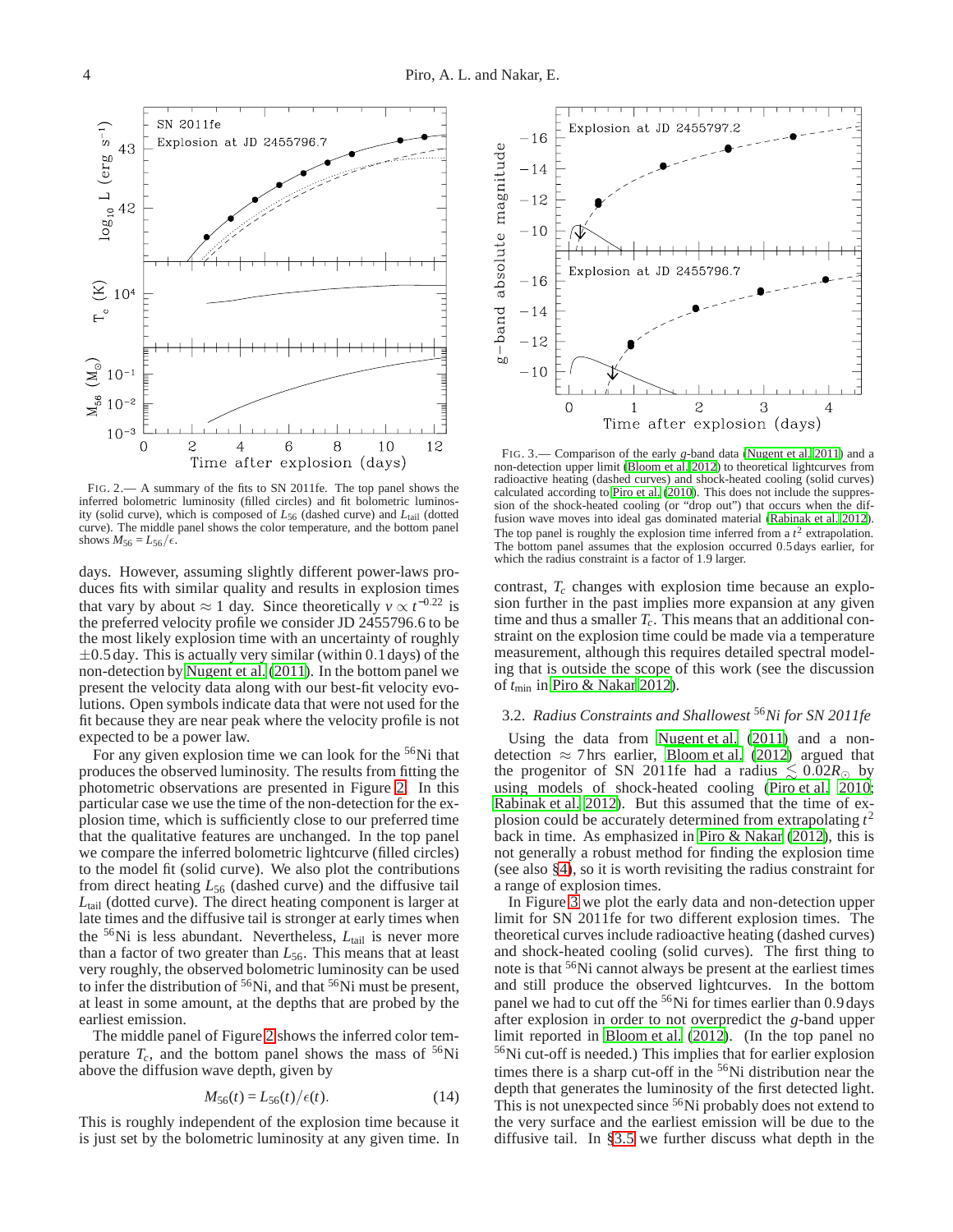

<span id="page-4-1"></span>FIG. 4.— The same as Figure [1,](#page-2-2) but for SN 2012cg. The shaded region shows the inferred explosion time from Silverman et al.  $(2012)$  using  $t^2$ .

WD is implied by this time.

The other thing to note from Figure [3](#page-3-1) is that when the explosion time is further in the past, upper limits on the emission from shock-heated cooling (solid curves) are not as stringent. Using the models from [Piro et al. \(2010](#page-8-12)) we find that when the explosion is merely 0.5days further in the past (the bottom panel) the radius can be a factor of 1.9 greater than in the top panel.

Another potentially important effect that is not included in Figure [3](#page-3-1) is the "drop out" in the shock-heated cooling emission that is expected once the diffusion wave exposes the depth where the shock is matter rather than radiation dominated. This is expected to occur  $\sim$  hours after explosion for a typical WD radius [\(Rabinak et al. 2012](#page-8-15)). Although we do not consider explosion times earlier than the non-detection of [Nugent et al.](#page-8-18) [\(2011\)](#page-8-18) in Figure [3,](#page-3-1) it is possible that the explosion occurred before ( $\sim$  0.5 day) this time, and the nondetection is simply during the dark phase between the drop out and the latter <sup>56</sup>Ni heating. [Bloom et al. \(2012](#page-7-6)) find that the drop out limits the radius constraint posed by their upper limit. If the explosion is one day before the date estimated by [Nugent et al. \(2011\)](#page-8-18), then the uncertainty in the limit on the radius of the progenitor of SN 2010fe is only ∼ 0.1*R*⊙.

## 3.3. *SN 2012cg*

The velocities and photometry for SN 2012cg are summarized in [Silverman et al.](#page-8-26) [\(2012\)](#page-8-26). Further photometry is presented by [Munari et al.](#page-8-21) [\(2012\)](#page-8-21), including data around the peak identified to occur at roughly JD 2456083.0. The velocity fitting results are shown Figure [4](#page-4-1) (again taking ∆*v* = 500 km s<sup>-1</sup>). The best fit explosion time is JD 2456063.5, but the strength of the fit is not as strong as for SN 2011fe. In comparison, using *t* <sup>2</sup> [Silverman et al. \(2012](#page-8-26)) find JD 2456063.2 $\pm$ 0.2 (the shaded region in the top panel of



<span id="page-4-2"></span>FIG. 5.— The same as Figure [2,](#page-3-0) but for SN 2012cg.

Figure [4\)](#page-4-1), which is consistent with our fits. The lightcurve modeling from the observed *B*, *V*, and *R* measurements use a distance modulus of 30.9. The summary of our results from the photometric data are presented in Figure [5.](#page-4-2)

## 3.4. *SN 2009ig*

The velocities and photometry for SN 2009ig are presented in [Foley et al. \(2012](#page-7-7)). The time of *B*-band peak is at JD 2455080.54, and the distance modulus is 32.6. The evolution of the Si II  $\lambda$ 6355 absorption feature is a little more complicated in this case and deserves some discussion. At early times (earlier than 12 days before *B*-band peak), Si II appears to only have a high velocity component, and a low velocity component grows to be more prominent later. We take the low velocity component as indicative of the photosphere, but use both the high and low velocity components when fitting the  $v \propto t^{-0.22}$  power law. Data taken when the features overlap could potentially bias the fit due to blending, but we did not find that it has an adverse impact on our fits.

In Figure [6](#page-5-0) we summarize the velocity fitting. Only high and low velocity Si II are used in this case. High-velocity Ca II H&K absorption features may be blended with Si II λ4130, and are not presented by [Foley et al. \(2012\)](#page-7-7). The best fit time of explosion is at JD 2455061.8. In comparison, using a  $t^2$  rise [Foley et al. \(2012](#page-7-7)) infer an explosion time JD 2455063.4 $\pm$ 0.07. Although SN 2009ig has the least constraining fits of any of the SNe, this later explosion time seems difficult to reconcile with the velocity evolution unless  $v(t)$  is a much shallower power law with time than that expected from theory. In Figure [7](#page-5-1) we plot the best fit lightcurve properties as was done for the other SNe.

#### 3.5. *Comparing and Contrasting Events*

<span id="page-4-0"></span>In Figure [8](#page-6-1) we plot the distributions of  $56$ Ni inferred for the three SNe Ia modeled above. In each case multiple values for the explosion time are considered to demonstrate how inferences on  $X_{56}$  change with this parameter. The solid lines in each panel indicate the preferred explosion time. For SN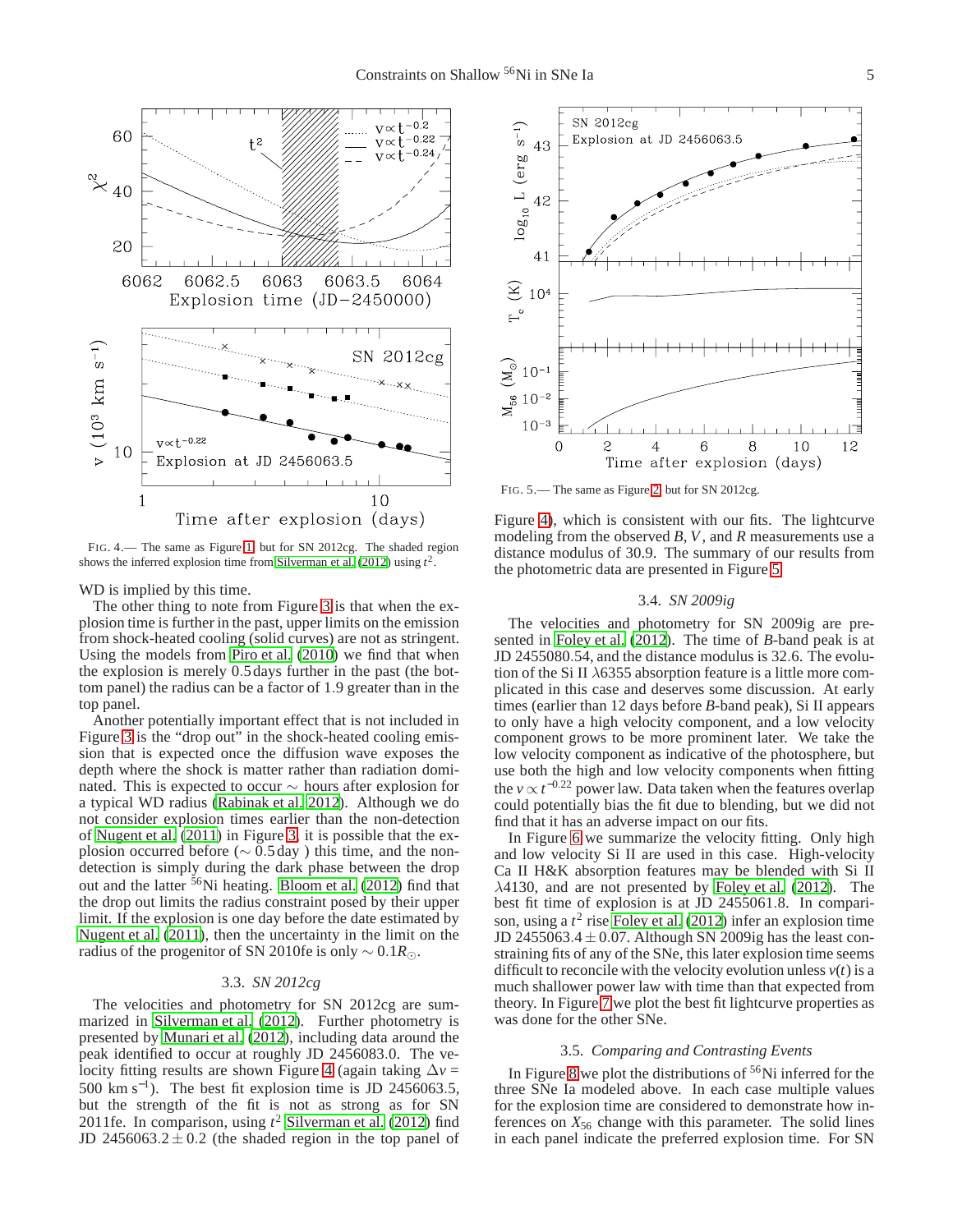

<span id="page-5-0"></span>FIG. 6.— The same as Figure [1,](#page-2-2) but for SN 2009ig. Open circles indicate data that was not used for the fit because they are too close to peak. Although an explosion time of JD 2455061.8 is favored, the constraints are not as strong as for the other SNe.



<span id="page-5-1"></span>FIG. 7.— The same as Figure [2,](#page-3-0) but for SN 2009ig.

2011fe (top panel), thick lines show the distribution covered by the photometric observations of [Vinkó et al. \(2012\)](#page-8-20) and thin lines show the distribution inferred by the earlier ob-servations by [Nugent et al. \(2011\)](#page-8-18). This shows that since  $\Delta M_{\text{diff}} \propto t^{1.76}$ , having observations just a day or two earlier can probe much shallower regions of the ejecta. For the preferred explosion time,  $X_{56} \approx 3 \times 10^{-2}$  at a depth of

 $\Delta M_{\text{diff}} \approx 10^{-2} M_{\odot}$ . These results are roughly consistent with models presented by [Piro](#page-8-10) [\(2012\)](#page-8-10), which assumed a similar explosion time but did not include the diffusive tail. As discussed in [§3.2,](#page-3-2) the upper limit on the luminosity at early times implies that there must be a cut-off in the <sup>56</sup>Ni distribution for some explosion times. These shallowest <sup>56</sup>Ni depths are indicated by filled circles in the top panel of Figure [8](#page-6-1) (although not mentioned in [§3.2,](#page-3-2) for the −0.5days curve, <sup>56</sup>Ni cannot be shallower than 1.7 days after the explosion).

The <sup>56</sup>Ni distributions in SN 2012cg and SN 2009ig are fairly similar to SN 2011fe over similar depths. The main difference is that SN 2012cg shows somewhat more  $56Ni$ around a range of  $\Delta M_{\text{diff}} \approx 10^{-2} - 10^{-1} M_{\odot}$ . Does this imply that SN 2012cg has more shallow burning products? Analysis of the spectra indicate that SN 2011fe has considerably more unburned carbon at shallow depths than SN 2012cg [\(Parrent et al. 2012\)](#page-8-19), which is at least consistent with this hypothesis.

SN 2009ig also has a number of differences that are worth discussing. The Si II velocities at  $\approx 10$  days past explosion are considerably higher in this event than either SN 2011fe or SN 2012cg. If this indicates a difference in the actual explosion energy, then using  $v_{\text{ph}} \propto E^{0.39}$  [\(Piro & Nakar 2012\)](#page-8-11) argues that SN 2009ig was a factor of  $\approx$  2 more energetic than the other two events. Such an explanation seems difficult to reconcile with the peak luminosity of SN 2009ig, which is fairly standard for SNe Ia. Another attractive possibility is that the large velocities are due to an asymmetric explosion that is directed more toward the observer [\(Maeda et al. 2010a\)](#page-8-27). For such larger velocities, there is more expansion and a generally cooler SN, as can be seen by the *T<sup>c</sup>* presented in the middle panel of Figure [7.](#page-5-1) [Foley et al.](#page-7-7) [\(2012\)](#page-7-7) note that SN 2009ig is considerably redder in the UV at early times in comparison to other SNe Ia and typical templates. Is this just due to the larger velocities? Another possibility is that these colors are due iron-peak elements near the surface, which again would be consistent with an explosion directed toward the observer. The mass fraction of  $56$ Ni for SN 2009ig is fairly similar to the other SNe at a depth of  $\approx 0.1 M_{\odot}$ , and data is not available early enough to probe shallower regions.

Although the many differences found for SN 2009ig are tantalizing, we emphasize that these conclusions all hinge on our assumption that roughly  $v \propto t^{-0.22}$ . If for some reason the velocity profile of SN 2009ig is different than the other two SNe, then these conclusions must be revised. On the other hand, if the velocity profile *is* significantly different in this case, that might be interesting in and of itself.

## 3.6. *Progenitor Models*

For all three SNe we study, <sup>56</sup>Ni must be present at least  $\approx 0.1 M_{\odot}$  from the WD surface, and as shallow as  $\approx 10^{-2} M_{\odot}$ from the surface for SN 2011fe and SN 2012cg (see Figure [8\)](#page-6-1). It is therefore worth discussing the implications for progenitor models and the character of the explosive burning.

As a comparison, [Hachinger et al.](#page-7-4) [\(2012\)](#page-7-4) performed detailed UV/optical spectral modeling of SN 2010jn. From this analysis they also infer iron-group elements near the surface. DDT models can produce  $56$ Ni near the WD surface (e.g., [Iwamoto et al. 1999\)](#page-7-0), but to get radioactive material as shallow as  $\approx 10^{-2} M_{\odot}$  may require a strongly mixed, off-center deflagration [\(Maeda et al. 2010b\)](#page-8-28). In DDT models with many ignition points that have fairly stratified ashes, radioactive elements are not present near the surface. A gravitationally con-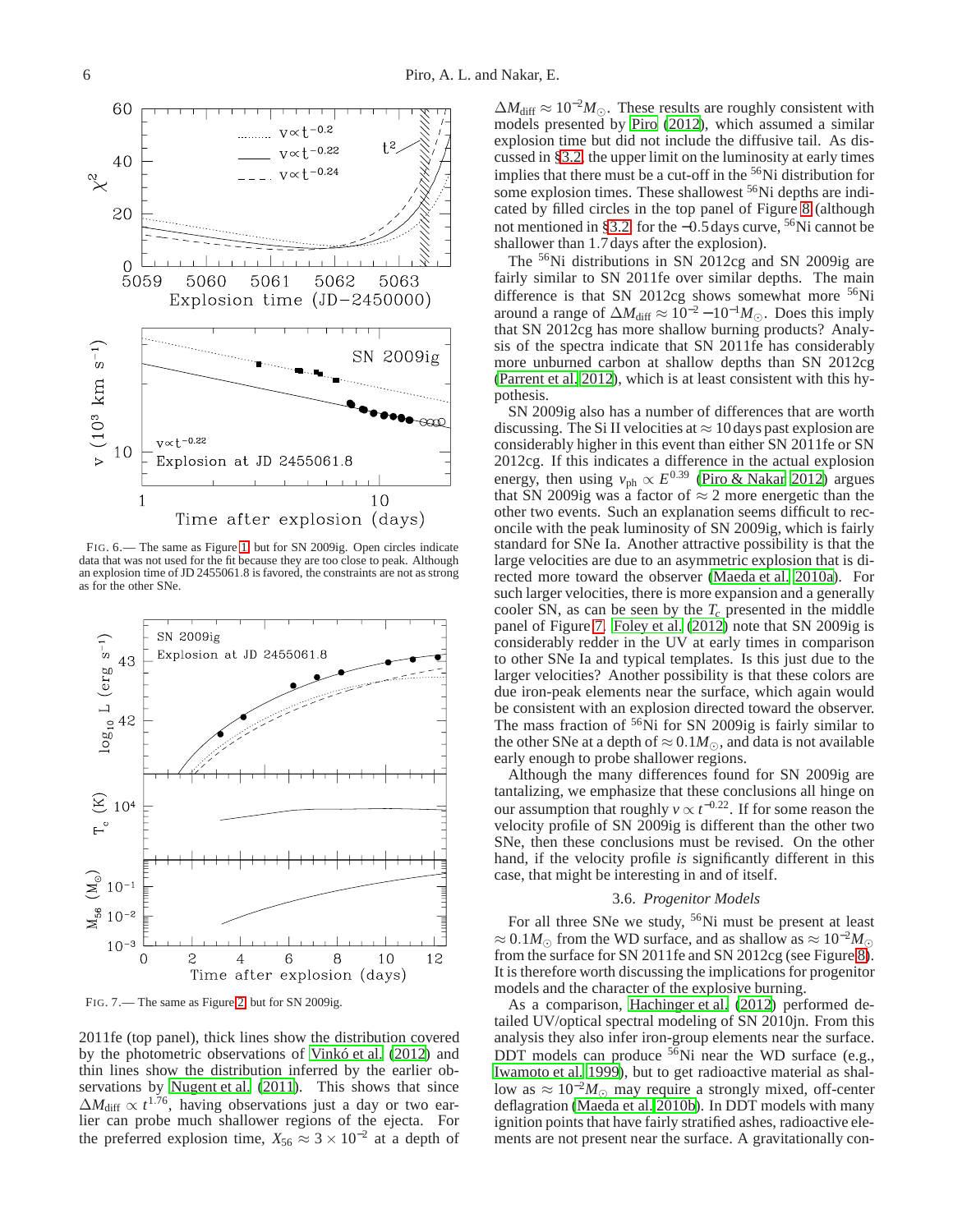

<span id="page-6-1"></span>FIG. 8.— Inferred distribution of <sup>56</sup>Ni as a function of depth in the WD. In each case we compare multiple explosion times, with the solid lines indicating the value preferred by fitting  $v \propto t^{-0.22}$ . The depth into the star is assumed to scale as  $\Delta M_{\text{diff}} \propto t^{1.76}$  with a normalization of  $\Delta M_{\text{diff}} = 1.4 M_{\odot}$  at lightcurve peak. For SN 2011fe (top panel), the thick curves correspond to the constraints from the observations by [Vinkó et al. \(2012](#page-8-20)), and the thin curves correspond to the observations by [Nugent et al. \(2011](#page-8-18)). The filled circles indicate the shallowest allowed deposits of <sup>56</sup>Ni so as not to overshoot the upper limit presented by [Bloom et al. \(2012\)](#page-7-6).

fined detonation also produces iron-peak elements near the surface when a bubble rises and breaks [\(Meakin et al. 2009\)](#page-8-29).

Another interesting scenario that may produce shallow radioactive heating is the explosive ignition of a helium shell in a double-detonation. The depth and amount of <sup>56</sup>Ni we infer is not dissimilar to the helium shell masses needed for detonation and the total amount of radioactive material found for such events [\(Shen & Bildsten 2009;](#page-8-30) [Fink et al. 2010\)](#page-7-8). The main problem with such models is that if iron-peak elements are too abundant, they tend to produce colors that are too red and spectra that are inconsistent with normal SNe Ia [\(Kromer et al. 2010](#page-8-31); [Sim et al. 2012\)](#page-8-32). But if the helium burns in a lateral detonation which does not process the fuel as completely to iron-peak elements [\(Townsley et al. 2012\)](#page-8-33), this may overcome some of the difficulties double-detonation models have in reproducing observed SNe Ia.

## 4. IS A  $t^2$  RISE SPECIAL?

<span id="page-6-0"></span>A common practice with recent SN Ia observations is to determine the time of explosion by fitting the rising luminosity (often in a single band) with a  $t^2$  curve [\(Nugent et al. 2011;](#page-8-18) [Milne & Brown 2012](#page-8-34); [Foley et al. 2012;](#page-7-7) [Silverman et al.](#page-8-26) [2012\)](#page-8-26). Studies of composite lightcurves formed from stacking many SNe, which allow the power-law index to vary, find power-law indices of  $1.8 \pm 0.2$  [\(Conley et al. 2006\)](#page-7-9),  $1.8^{+0.23}_{-0.18}$ <br>[\(Hayden et al. 2010](#page-7-10)), and  $2.20^{+0.27}_{-0.19}$  [\(Ganeshalingam et al.](#page-7-11) [2011\)](#page-7-11). This then begs the question, is  $t^2$  (or any other powerlaw) fundamental, and if not, what is the origin of these results?

Our discussion in [§2](#page-0-0) shows that a priori a power-law luminosity rise is not generally expected. The luminosity is driven by a combination of two factors: (i) the diffusion wave propagation,  $\Delta M_{\text{diff}}(t)$ , and (ii) the distribution of <sup>56</sup>Ni fraction, *X*56. The exposed mass does indeed evolve as a power law, with [\(Piro 2012](#page-8-10))

<span id="page-6-2"></span>
$$
\Delta M_{\text{diff}}(t) \propto t^{2(1+1/n)/(1+1/n+\beta)},\tag{15}
$$

where *n* is the polytropic index and  $\beta$  is the power-law index of the velocity gradient. For  $n = 3$  and  $\beta = 0.186$  [\(Sakurai](#page-8-35) [1960\)](#page-8-35), this results in  $\Delta M_{\text{diff}} \propto t^{1.76}$  (as in eq. [\[1\]](#page-1-1)). In contrast, the <sup>56</sup>Ni distribution is not well constrained by theory and may, in principle, vary in many ways. A power-law rise of the bolometric luminosity is expected only if the  $56$ Ni fraction evolves as a power-law as well, namely  $\bar{X}_{56} \propto t^{\alpha}$ . In this case the bolometric luminosity evolves as  $L \propto t^{1.76+\alpha}$  and since the photospheric radius is roughly  $\propto t^{0.78}$  [\(Piro & Nakar 2012](#page-8-11)), the observed temperature evolves roughly as  $T_c \propto t^{(0.2+\alpha)/4}$ . This result was obtained by [Piro \(2012](#page-8-10)) when the diffusive tail was not included, and we find that it still holds with the more detailed analysis presented in [§2.](#page-0-0) Since we do not expect  $X_{56} \propto t^{0.24}$ , our conclusion is that a  $t^2$  rise (bolometric or in a single band) is probably not a generic property of SNe Ia. We also do not expect the rise to follow exactly any other power law. Moreover, since most explosion models predict a sharp decrease of  $X_{56}$  in the outermost layers of the ejecta, the lightcurve is expected to rise exponentially (due to diffusive tail contribution) at very early times. How early this exponential phase take place depends on the depth of the shallowest <sup>56</sup>Ni deposit.

What is then the explanation of the fact that analysis of large SNe samples are found to be consistent with a power-law rise with indices in the range  $\approx 1.8 - 2.2$ ? It is probably a combination of two things. First, the unknown explosion time enables a reasonable fit even if the lightcurve is not exactly a power law. Second, in the depth range explored by most of these SNe rising phases, the *X*<sup>56</sup> is not varying by a large amount. This is because the first observation of most SNe Ia take place only a few days to a week after the explosion, so that the <sup>56</sup>Ni is distributed roughly uniformly or slowly increasing with depth.

In Figure [9,](#page-7-12) we plot the bolometric lightcurves and fits for the three SNe we have been studying on a logarithmic scale to emphasize power-law dependencies. This shows that the lightcurves are not rising exactly as power laws, but that power law fits can provide a reasonable description of the data (although for SNe 2001fe the rise is found to be slightly faster than  $t^2$ ). This is because in all three of these SNe the  $X_{56}$ is rising rather gradually over the depth range probed by the observations.

There have been some attempts to explain why there should be a  $t<sup>2</sup>$  rise, but none of these provide arguments that are expected to hold in detail. The most simplified explanation is a fixed color temperature with a radius that increases linearly with time [\(Riess et al. 1999\)](#page-8-36). This model does not explain why the temperature should be constant, and more importantly, in real SNe the color temperature does typically vary with time. A more fundamental explanation for a  $t^2$  rise is given in the Supplementary Information of [Nugent et al.](#page-8-18) [\(2011\)](#page-8-18), which considers radioactive heating with thermal diffusion (also see [Arnett 1982](#page-7-13)). This model makes two explicit approximations: (i) it ignores the velocity gradient, obtaining  $\Delta M_{\text{diff}} \propto t^2$  (basically setting  $\beta = 0$  in eq. [\[15\]](#page-6-2)), and (ii) it assumes that *X*<sup>56</sup> is constant. Together these factors result in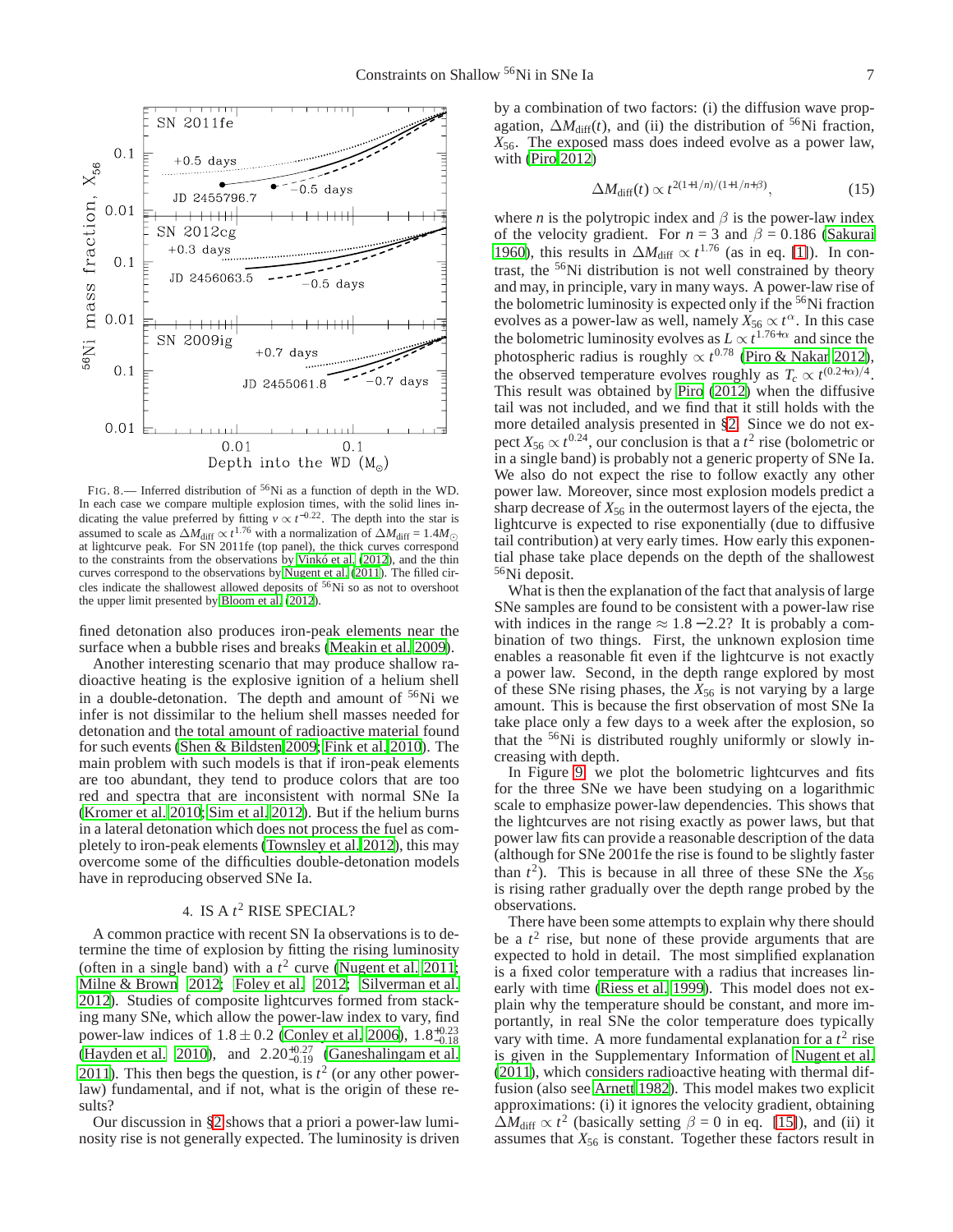

<span id="page-7-12"></span>FIG. 9.— The bolometric lightcurves for each of the three SNe (from the top panels of Figures [2,](#page-3-0) [5,](#page-4-2) and [7\)](#page-5-1), but in this case plotted with logarithmic axes to emphasize power-law behavior.

a  $t^2$  rise, but only for assumptions that are not realistic.

To conclude, we expect the early rise to depend on the particular physical conditions in any given event and thus to possibly vary from one SN to another. It will be important to test this hypothesis in the future by building bolometric lightcurves from observations to infer just how much diversity there really is. Detailed numerical calculations of the rise will also be useful for understanding how much the early luminosity can change depending on composition and radiative transfer effects. Whatever the results are, extrapolating a lightcurve back in time with  $t^2$  is not a reliable method for inferring the explosion time.

#### 5. CONCLUSIONS AND DISCUSSION

<span id="page-7-5"></span>Using early observations of three SNe Ia, and assuming that the absorption feature velocities evolve as  $v \propto t^{-0.22}$ , we constrained the explosion times and shallow distributions of <sup>56</sup>Ni. We then used these findings to revisit the radius constraints on the progenitor of SN 2011fe (in [§3.2\)](#page-3-2), and discuss the  $t^2$  rise that is reported for many SNe Ia (in [§4\)](#page-6-0). Our general conclusion is that SN 2011fe and SN 2012cg are very similar in most respects, including the rise time, <sup>56</sup>Ni distribution, and energetics. The main difference is that SN 2012cg has a slightly larger amount of shallow <sup>56</sup>Ni.

SN 2009ig is somewhat different than the other two SNe. Although its <sup>56</sup>Ni distribution over the same depths probed in SN 2011fe and SN 2012cg are fairly similar, it has higher velocities at any given time and its best fit time of explosion has the largest discrepancy with previous estimates ( $\approx 1.6$  days earlier). This is curious because the peak luminosity of SN 2009ig is fairly normal in comparison to the other SNe, and thus the amount of  $56$ Ni and the energetics should be similar. One possible solution is if SN 2009ig is asymmetric with higher velocities directed toward the observer [\(Maeda et al.](#page-8-27) [2010a\)](#page-8-27). Unfortunately our results on SN 2009ig are somewhat tentative because it has the least constrained time of explosion. This is because the low velocity Si II is only seen relatively late, and thus has a rather flat evolution with time. Hopefully our work inspires more detailed modeling of SN 2009ig in the future to test our conclusions.

These comparisons show how important it is to have the earliest observations possible. Out the events we consider, SN 2011fe is the best constrained because it shows the largest velocity gradients. Just a few velocity measurements very early in the lightcurve can be more helpful in determining the explosion time than having many measurements at later times. Furthermore, since  $\Delta M_{\text{diff}} \propto t^{1.76}$ , having observations only a day or two earlier probe much shallower depths in the ejecta. Although not discussed much here, having one or two early spectra that can be used for modeling the surface temperature can also provide tight constraints on the explosion time [\(Piro & Nakar 2012](#page-8-11)).

With just these three events, we are already beginning to see correlations between the various features that determine the early lightcurve rise. In the future, studies should look for connections between the early rise and a larger range of properties, such as the late nebular features or the characteristics of the host galaxies. It will also be useful to compare spectral modeling methods for measuring surface abundances (like in [Hachinger et al. 2012](#page-7-4)) with the techniques we present here. If used together, they may be more constraining on the nature of the progenitors and the details of the explosive burning. Finally, it would worth exploring the early lightcurves of nonstandard SNe Ia, like SN 2002cx [\(Li et al. 2003\)](#page-8-37). Such studies will be important for fully utilizing the observations available in this new era of early detections of exploding WDs.

We thank Ryan Foley, Mohan Ganeshalingam, and Jeffrey Silverman for assistance with assessing data and discussing observations. We also thank Federica Bianco, Ryan Chornock, Luc Dessart, Stephan Hachinger, Keiichi Maeda, Peter Nugent, and Re'em Sari for helpful discussions or comments on previous drafts. ALP was supported through NSF grants AST-1212170, PHY-1151197, and PHY-1068881, NASA ATP grant NNX11AC37G, and by the Sherman Fairchild Foundation. EN was partially supported by an ERC starting grant (GRB-SN 279369).

#### **REFERENCES**

<span id="page-7-13"></span><span id="page-7-11"></span><span id="page-7-9"></span><span id="page-7-8"></span><span id="page-7-7"></span><span id="page-7-6"></span>Arnett, W. D. 1982, ApJ, 253, 785 Bloom, J. S., Kasen, D., Shen, K. J., et al. 2012, ApJ, 744, L17 Conley, A., Howell, D. A., Howes, A., et al. 2006, AJ, 132, 1707<br>Fink, M., Röpke, F. K., Hillebrandt, W., et al. 2010, A&A, 514, A53<br>Foley, R. J., Challis, P. J., Filippenko, A. V., et al. 2012, ApJ, 744, 38<br>Ganeshalingam,

<span id="page-7-10"></span><span id="page-7-4"></span><span id="page-7-1"></span>Hachinger, S., Mazzali, P. A., Sullivan, M., et al. 2012, [arXiv:1208.1267](http://arxiv.org/abs/1208.1267) Hayden, B. T., Garnavich, P. M., Kessler, R., et al. 2010, ApJ, 712, 350 Hillebrandt, W., & Niemeyer, J. C. 2000, ARA&A, 38, 191 Hoyle, F., & Fowler, W. A. 1960, ApJ, 132, 565 Iben, I., Jr., & Tutukov, A. V. 1984, ApJS, 54, 335

<span id="page-7-3"></span><span id="page-7-2"></span><span id="page-7-0"></span>Iwamoto, K., Brachwitz, F., Nomoto, K., et al. 1999, ApJS, 125, 439